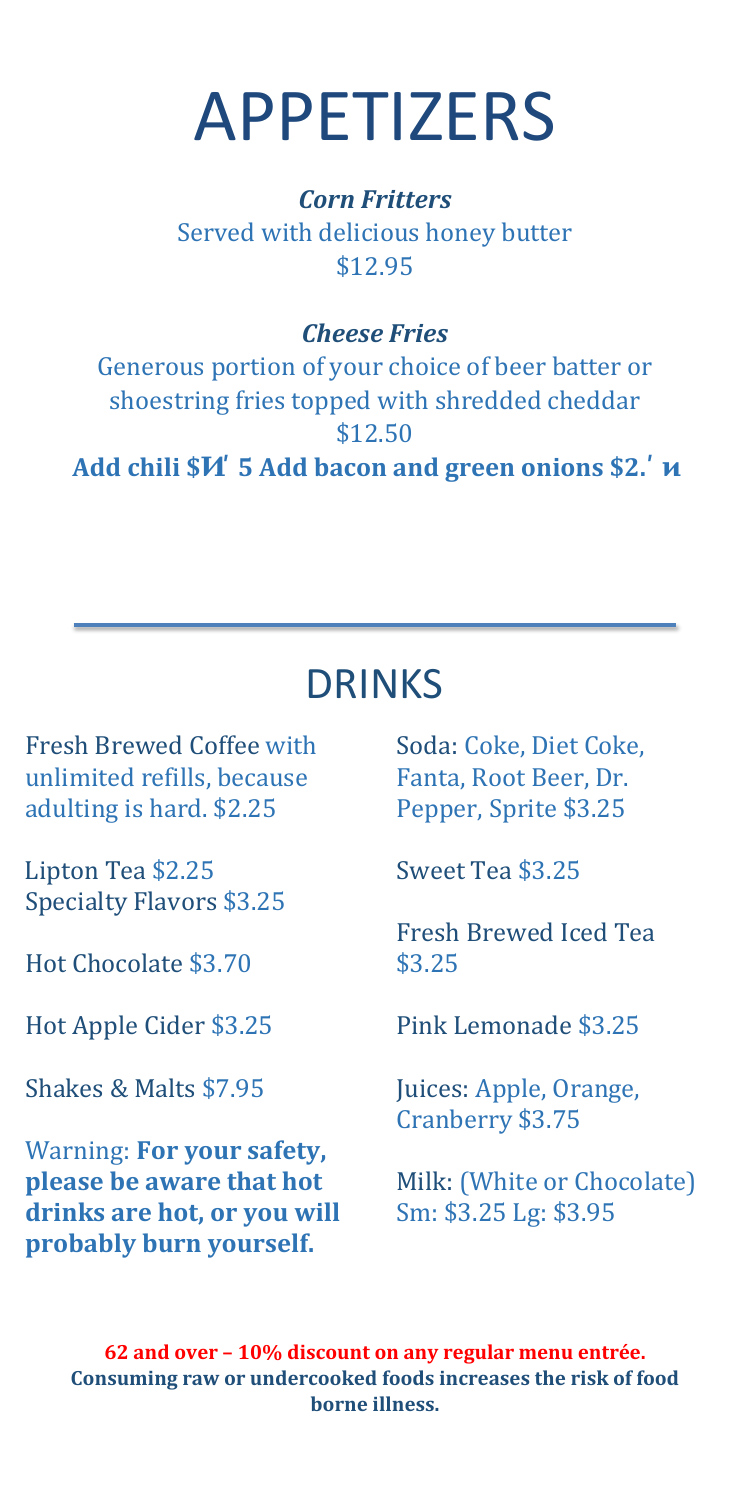# Burritos, Skillets, and Omelets

\*Burritos are served with Hash Browns or Home Fries only\* Made with 3 eggs, and served with your choice of hash browns or home fries; along with pancakes, toast, or French toast. *Substitute Gluten Free toast for \$1.25*

**Carnivore** Bacon, Sausage, Reindeer, Ham, Cheddar Cheese \$19.95

**Kitchen Sink** Bacon, Sausage, Ham, Reindeer, Onion, Peppers, Mushrooms, Tomatoes, American, Swiss, Pepper Jack, and Cheddar Cheese \$22.50

**Western** Ham, Onion, Peppers, Cheddar Cheese \$17.9<sup>5</sup>

**Veggie** Tomatoes, Onion, Peppers, Mushroom, Spinach, Swiss Cheese \$19.95

*No substitutions on above items*



### *Build Your Own*

Plain \$13.95 Each Additional Ingredient \$1.00

Cheese: American Cheddar Pepper Jack Swiss

Veggies: Green Peppers **Onions** Mushrooms **Olives** 

Tomatoes **Jalapeños** Spinach



Meat: Ham Bacon Reindeer Sausage

# The Classics

Served with 2 eggs cooked to your liking, your choice of hash browns or home fries, and if that wasn't enough, you also get a choice of toast, pancakes, or French toast! Gluten Free toast add \$1.25

> *6 oz. New York Steak \$1 . 5 Corned Beef Hash \$1 . 5 Reindeer Sausage \$1 . 5 Bacon, Sausage (Link or Patty), or Ham \$1 . 5 Eggs Only \$1.*

### Griddle Goodness

*Add Topping and Whipped Cream for \$4.* Toppings: Strawberry, Blueberry, Banana Nut, Chocolate Chips

*French Toast:* (2 slices sprinkled with Powdered Sugar) \$9.25 (3 slices) \$10.50

*Buttermilk Pancakes:* Short Stack (2) \$8.50 Full Stack (3) \$9.50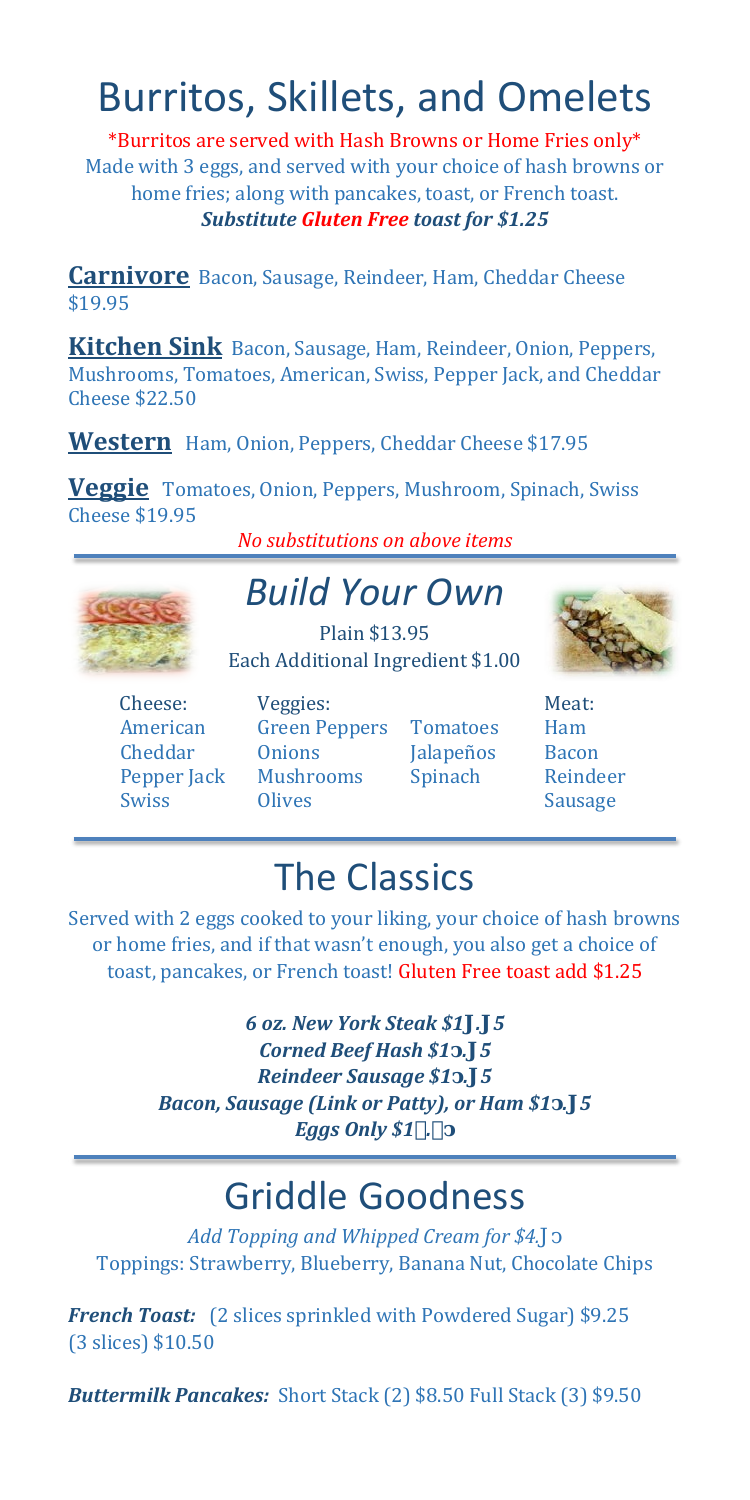### The Goose Specialties

*Eggs Benedict* English muffin topped with ham, 2 poached eggs, and smothered in Hollandaise sauce. Served with hash browns or home fries \$15.95 *Half Order* \$13.50

*Country Benny* 2 poached eggs and sausage on a biscuit, smothered in sausage gravy. Served with hash browns or home fries \$15.95

*Biscuits & Gravy* Two homemade biscuits covered in homemade sausage gravy \$10.50 *Half Order* \$8.50

*Chicken Fried Steak* Cube steak hand dipped in our own special breading, topped with sausage gravy, served with 2 eggs, potatoes, and choice of toast, pancakes, or French toast \$18.95

*Chicken Fried Chicken* It's like the chicken fried steak… except its chicken! Topped with cream gravy, and served with 2 eggs, potatoes, and your choice of toast, pancakes, or French toast \$18.75

*Colony Breakfast Croissant* One egg fried hard, topped with American cheese and your choice of ham, bacon, or sausage on a croissant. Served with hash browns or home fries \$11.75

### Ala Carte

### **Breakfast Sides**

- 2 Biscuits, 3 slices of toast, or 1 English Muffin \$3.75
- Cinnamon Roll  $$6.95$
- Bowl of Oatmeal \$5.95 Add Blueberries or Raisins \$6.95
- Vanilla Yogurt Cup with Granola and Blueberries \$6.95
- **1** slice of Ham, 4 pieces of Bacon, 4 Sausage Links, or 1 Sausage Patty \$<sub>5.75</sub>
- **2 Reindeer Sausage Links** \$7.25
- Cup of Fruit (Fresh available seasonally) \$4.95
- Hash Browns or Home Fries \$5.25
- One Egg \$2.50 Two Eggs \$3.25 Each Add'l \$1.25
- **Avocado (when available)**<br>\$3.25
- Applesauce \$1.95

### **Lunch & Dinner Sides**

- French Fries: Battered, or Curly \$6.75
- Onion Rings \$7.95
- Baked or Mashed Potatoes \$4.75
- Broccoli  $$4.75$ <br>Botato Salad  $$4$
- Potato Salad \$4.75
- Coleslaw  $$4.75$
- Cottage Cheese  $$4.75$
- Corn on the Cob \$4.75
- Sliced Tomatoes \$4.75

### **Sauces, Dressings, & Gravy**

BBQ, Salsa, Sour Cream, Ranch, Bleu Cheese, Honey Mustard Sm: \$0.75 Lg: \$1.25 Brown or Cream Gravy \$1.75 · Sausage Gravy \$2.95 · Hollandaise Sauce \$1.95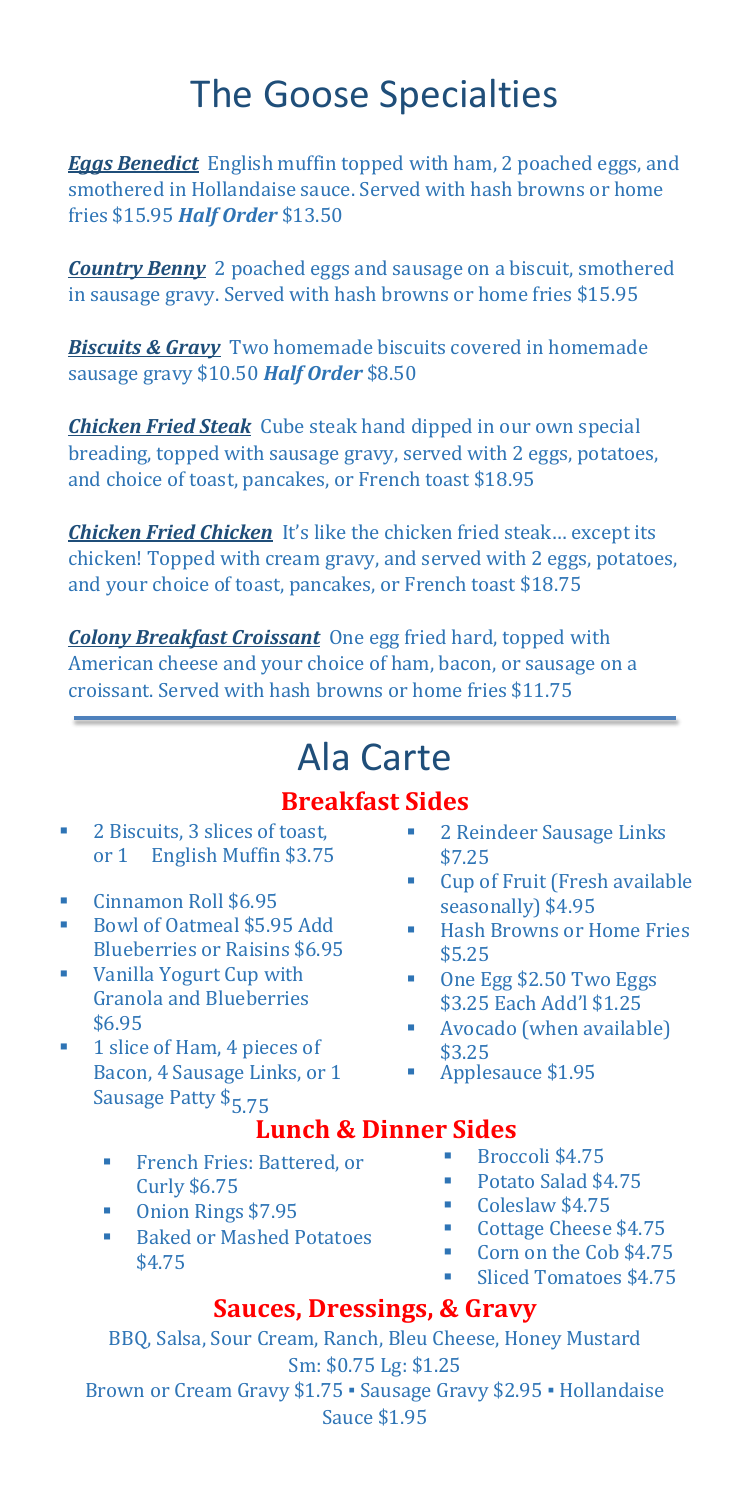### Burgers

8oz Hand pressed Fresh Ground Beef *Substitute gluten free bun for \$1.50 All lunches come with a choice of 1 side*

*Hamburger* \$13.25

*Aloha Burger* Topped with ham, swiss, & pineapple \$16.75

*Mexi-Cali Burger* Topped with green chili and pepper jack \$16.75

*Chicken Fried Chicken Burger* Breaded chicken breast deep fried and delicious \$16.95

*Chili Burger* Served open faced and smothered in our homemade chili, topped with cheese and onion \$16.95

*Teriyaki Burger* Topped with teriyaki sauce, swiss, & pineapple \$16.75

#### *Customize it!*

*Double it!* Add 8oz patty \$4.95 *Top it!* Each topping \$1.75 Jalapeños, Bacon, Mushrooms, BBQ sauce *More Cheese Please!* \$1.50 Pepper Jack, Cheddar, American, Swiss

*Sides* French Fries Onion Rings Potato Salad Cottage Cheese **Coleslaw** Soup



# Sandwiches

 *Substitute gluten free bread for \$1.25*

**BLT** Served on white toast with mayo \$14.25

*Cold Turkey, Ham, or Roast Beef* with lettuce, tomato and mayo. Served on your choice of bread \$14.95

*Reuben* Corned beef, sauerkraut, 1000 Island & swiss on rye \$14.95

*Hot Beef* Served open faced with mashed potatoes **No other side** \$14.95

*Battered Halibut Filet (seasonal)* topped with mayo, lettuce, tomato, onion, and pickle served on a bun Halibut \$20.50

*Turkey BLT Club* with bacon, turkey, lettuce, tomato, American, swiss, and mayo on sourdough \$15.95

*Chicken Salad* on a croissant with lettuce and tomatoes \$15.95

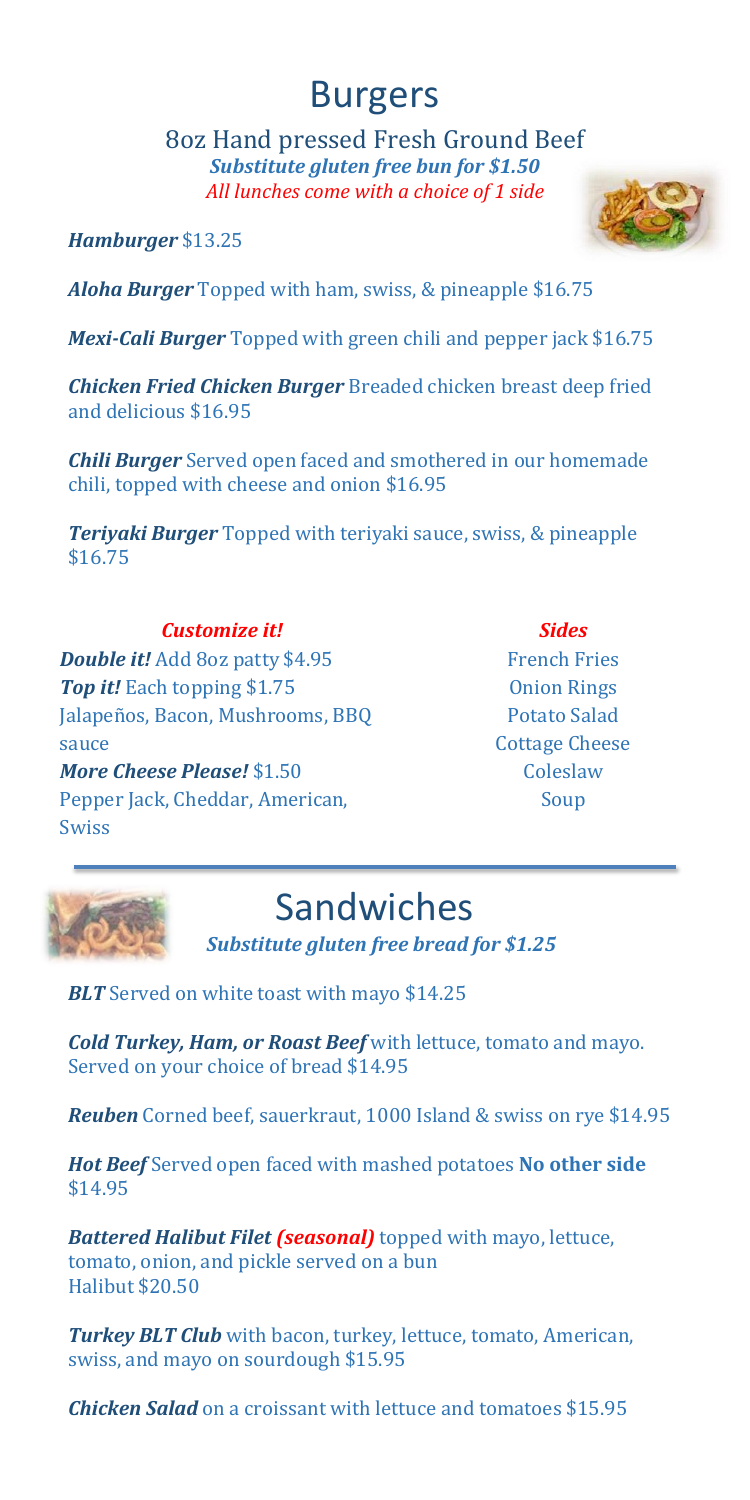#### *Dips*

**Philly Dip** Chicken or Beef with grilled peppers, onions, mushrooms, & swiss \$15.95

*French Dip* Sliced Beef on French roll \$14.50

#### *Melts*

*Club Melt* Turkey, Swiss, American, bacon, tomato, on sourdough \$14.25

*Patty Melt* Hamburger patty with grilled onions, swiss & American on rye \$14.25

#### *Baskets*

*Halibut or Cod Chunks (seasonal)*  6oz hand dipped in batter and deep fried

Halibut \$27.95 Cod \$20.50

*Chicken Strips* 4 breaded & deep fried \$16.95

*Fried Chicken Basket* Leg, Thigh, Wing, & Breast *(no substitutions)*  \$18.95

#### *Spuds*

*All stuffed with sour cream & butter Texas Spud* stuffed with chili, cheese, & onion \$14.50

*Loaded Spud* Stuffed with cheese, bacon, & green onion \$8.95

*Philly Spud* stuffed with philly steak, sautéed onions, mushrooms, peppers, & swiss \$13.95

#### *Wraps*

*All wraps are \$15.95 Chicken Caesar* Chicken & parmesan tossed in a Caesar salad wrapped in a tortilla

*Veggie Wrap* Tomatoes, onion, green peppers, mushrooms, spinach, cheese, & thousand island

*Philly Wrap* stuffed with philly steak, sautéed onions, mushrooms, peppers, & swiss

*Ranch Wrap* Chicken strips, bacon, lettuce, & ranch dressing



 *Add a small side salad to any meal for \$3.95*

# Salads

All salads are served with a slice of dinner bread *Add Grilled Chicken* to any salad for additional \$4.95 *Dressings: Ranch, Bleu Cheese, Thousand Island, Caesar, Italian, Honey Mustard, Balsamic Vinaigrette, Raspberry Vinaigrette* 

*Caesar Salad* Made with fresh romaine hearts, tossed with classic Caesar dressing, parmesan cheese & croutons \$14.25

*Grilled or Crunchy Chicken Salad* Served on a bed of lettuce with olives, hard boiled egg, tomatoes, & cheese \$15.25

*Chef Salad* Mixed greens piled high with ham, turkey, American & swiss cheese, hard boiled egg, tomatoes, & olives *Full order* \$17.50 *Half order* \$14.25

*Chicken Salad* Scoop of chicken salad mixed with mayo & celery on top of mixed greens, with cranberries, candied walnuts, and raspberry vinaigrette dressing \$15.25

*House Dinner Salad* with your choice of dressing \$7.95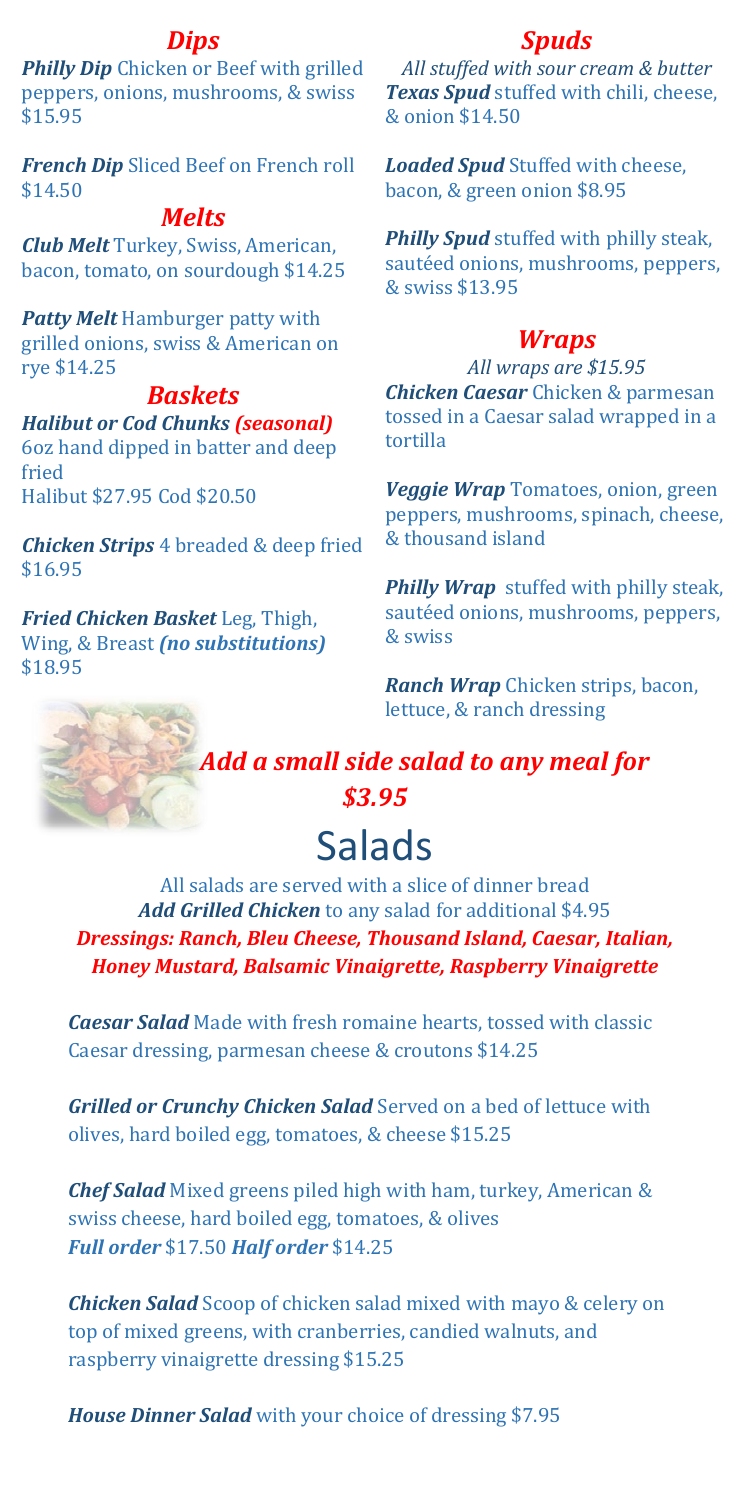### Senior Citizen Menu

For those that are young at heart (But slightly older in other places)

### *Breakfast*

*Meat & Eggs* Choice of bacon or sausage, 1 egg, potatoes, & choice of toast, pancakes, or French toast \$8.95

*Reindeer Sausage* served with 1 egg, potatoes, & choice of toast, pancakes, or French toast \$9.25

*One Egg* with potatoes, & choice of toast, pancakes, or French toast \$7.95

### *Lunch*

*Chili Burger* 4oz hamburger served open face, smothered in chili & topped with cheese & onion. Choice of 1 side \$10.95

*Hot Beef Sandwich* Served open faced on white bread with mashed potatoes \$9.95

*Hamburger* 4oz served with mayo, lettuce, tomato, onion, and pickle, & choice of 1 side \$8.95 *Add cheese \$1.50*

*Chicken Strips* 2 strips breaded and deep fried. Served with 1 side \$9.95

#### *Dinner*

*Charbroiled Chicken Breast* served with choice of 1 dinner side & dinner bread \$12.95

*Liver & Onions* Grilled & smothered with onions \$13.95

*Meat Loaf* Homemade oven roasted, topped with brown gravy, & served with choice of 1 side & dinner bread \$12.95

*Halibut (seasonal)* 4oz grilled filet served with 1 side & dinner bread \$16.95

### Soups

#### *All of our soups are homemade, & served with crackers*

*Chili Bowl* topped with cheese & onions \$7.50 (available everyday)

*Clam Chowder* \$7.95 (made on Fridays)



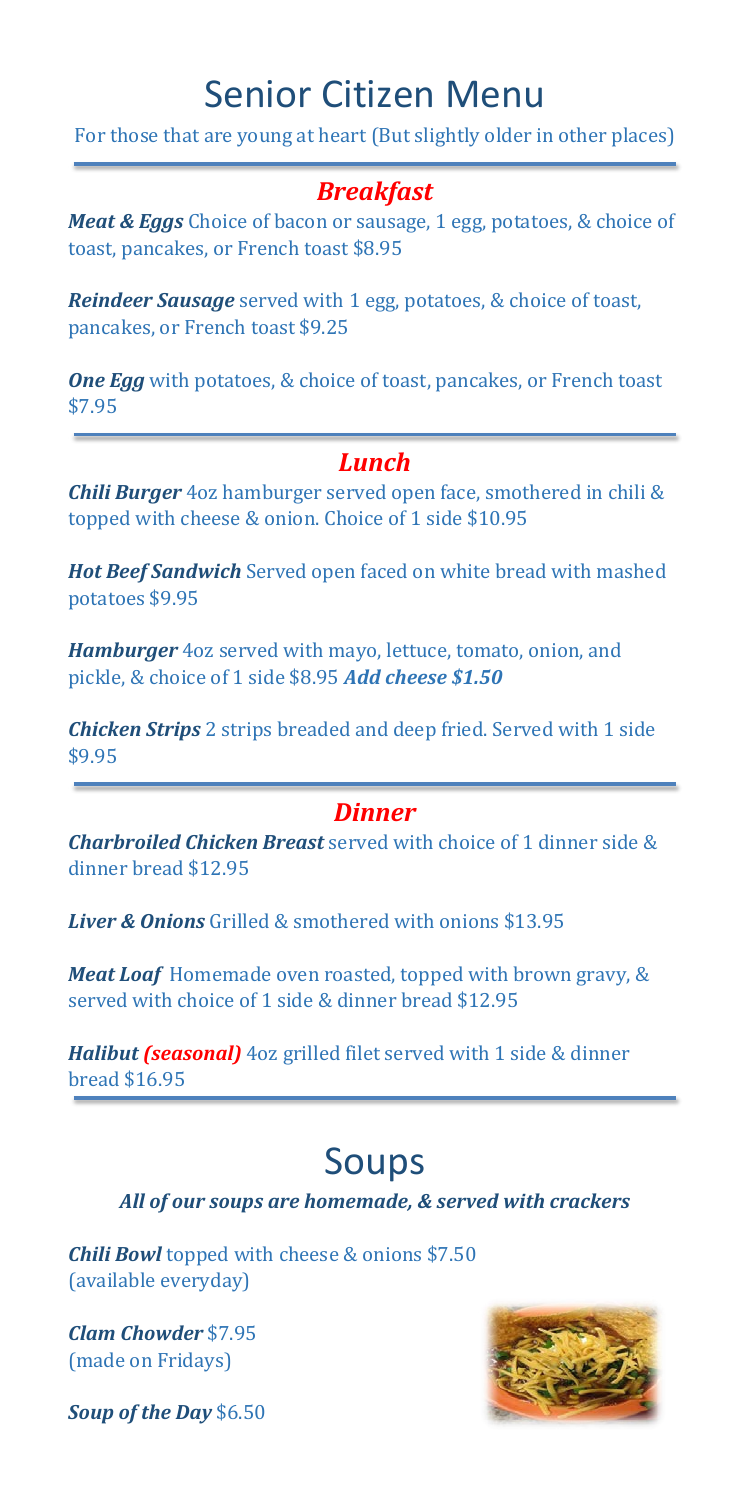# Dinner

#### *"Thou Shalt Not Kill" \*Except if it shall be tasty when it is seasoned and cooked\* All entrees are served with one dinner side, dinner bread, & choice of soup or salad*

**Prime Rib** (when available) 10oz cut served with au jus \$27.75

*6oz New York Steak* \$20.95

*10oz Rib Eye Steak* \$27.75

*Halibut Steak (seasonal)* Perfectly grilled 8oz filet topped with chopped onions & tomatoes Halibut \$32.25

*Halibut or Cod Chunks (seasonal)* Hand dipped and deep fried Halibut \$29.95 Cod \$21.50

#### *Sides*

Baked Potato Mashed Potato & Gravy Steamed Broccoli Corn on the Cob French Fries Tomato Slices

# Homestyle Dinners

*Chicken Fried Steak* Hand dipped & deep fried, topped with brown gravy \$19.95

*Chicken Fried Chicken* Hand dipped & breaded chicken breast deep fried & topped with cream gravy \$19.95

*Fried Chicken* 4 pieces; Breast, Thigh, Wing, & Leg \$21.50

*Meat Loaf* Homemade, oven roasted & covered with brown gravy \$17.95

*BBQ Baby Back Pork Ribs* Slow cooked to perfect tenderness Whole Rack \$34.00 Half Rack \$24.00